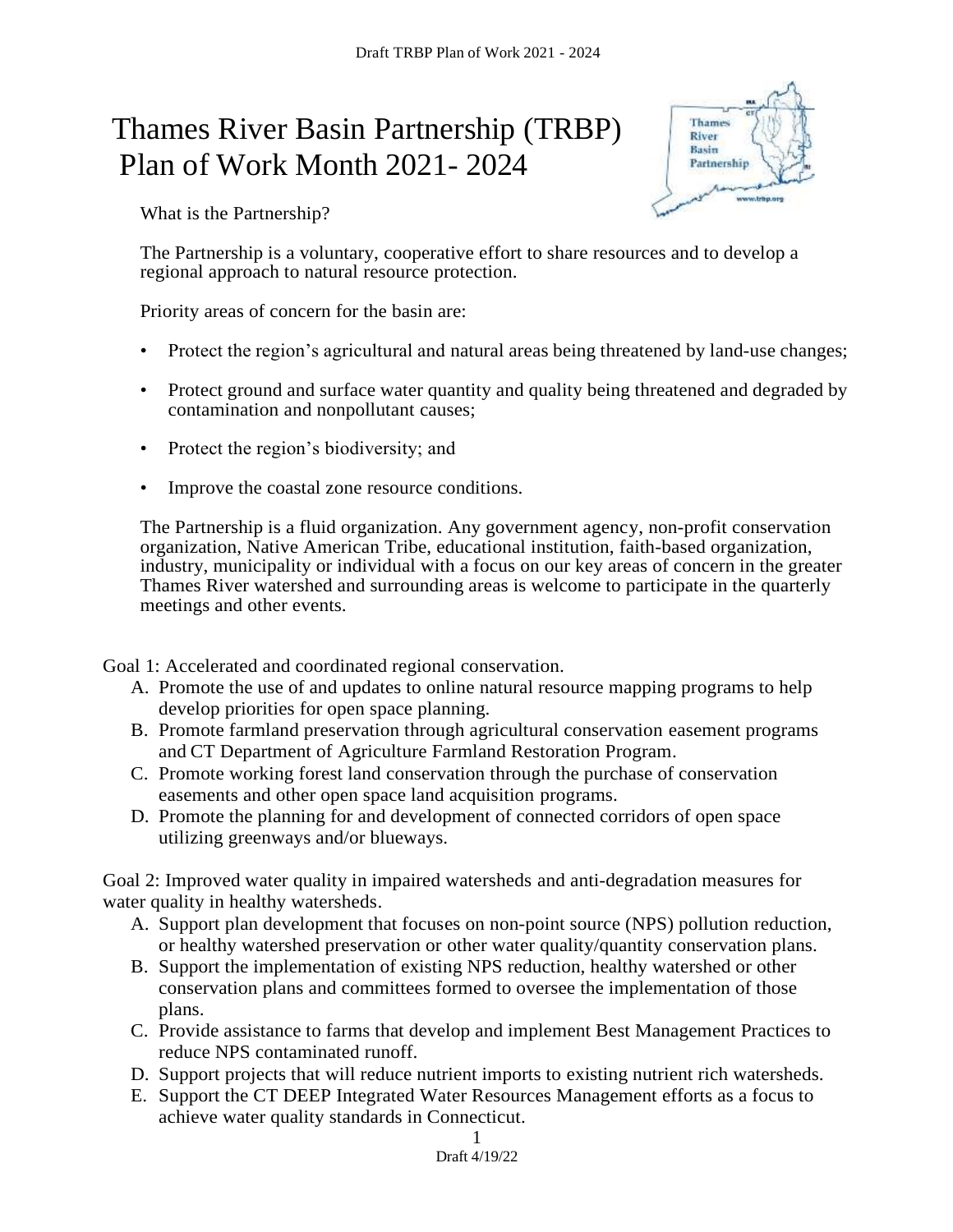- F. Promote the Connecticut Green Plan.
- G. Support the efforts of the US EPA Region 1 led Cyanobacteria Monitoring Collaborative to locate and understand potential harmful cyanobacteria blooms.
- H. Support studies of streamflow and retention of long-term stream gaging stations.
- I. Support the continuance of Eastern Connecticut Stormwater Collaborative and/or creation of stormwater authorities.
- J. Facilitate planning for, and protection of sustainable drinking water supplies and development of healthy watershed collaboratives.

Goal 3: A public concerned with, and invested in, the continued biodiversity and the long-term health of the region's ecosystems.

- A. Support citizen science monitoring programs including but not limited to The Last Green Valley Volunteer Water Quality Monitoring Program, CT Lake Watch, the Cyanobacteria Monitoring Collaborative, the mid-winter eagle survey, and mammal monitoring.
- B. Participate in educational outreach on the subject of biodiversity considerations in regional planning.
- C. Promote the use of native plant landscaping, invasive species management and the impact of climate change on the landscape level.
- D. Promote the valuable ecosystem services of natural areas, including tidal marshes, inland wetlands, large forest blocks and stream continuity.
- E. Promote the Pollinator Pathway Initiative on the municipal and intermunicipal level.
- F. Promote and encourage fish passage initiatives, fish habitat restoration and compatible culvert replacement.
- G. Promote *The Plan to Restore Diadromous Fishes to the Shetucket River Watershed* and *Statewide Salmonid Action Plan.*
- H. Promote cold water stream habitat mapping and protection measures.

Goal 4: Improved coastal-zone water and habitat quality.

- A. Promote opportunities to reduce excess nutrients, sediment and indicator bacteria/pathogen input into the watershed for improved water quality and habitat conditions in the Thames River and Long Island Sound estuaries and coastal embayments.
- B. Support targeted water quality and habitat monitoring efforts in the coastal region.
- C. Promote the Long Island Sound Comprehensive Conservation and Management Plan, the Long Island Sound Study and similar plans.
- D. Promote community resilience and risk reduction through planning and the use of climate change and coastal resilience tools identified as implementation measures in the Governor's Council on Climate Change.
- E. Promote the use of living shoreline habitat techniques and monitoring protocols (dunes, coastal marshes, vegetation, etc.).
- F. Facilitate planning and local land-use response to climate change and sea level rise.

Goal 5: Increased educational opportunities for citizens and municipal leaders.

A. Develop and conduct a Thames River "Floating Workshop" to address current resource issues related to the greater Thames River watershed. This annual event provides educational opportunities for municipal officials, local businesses, and concerned